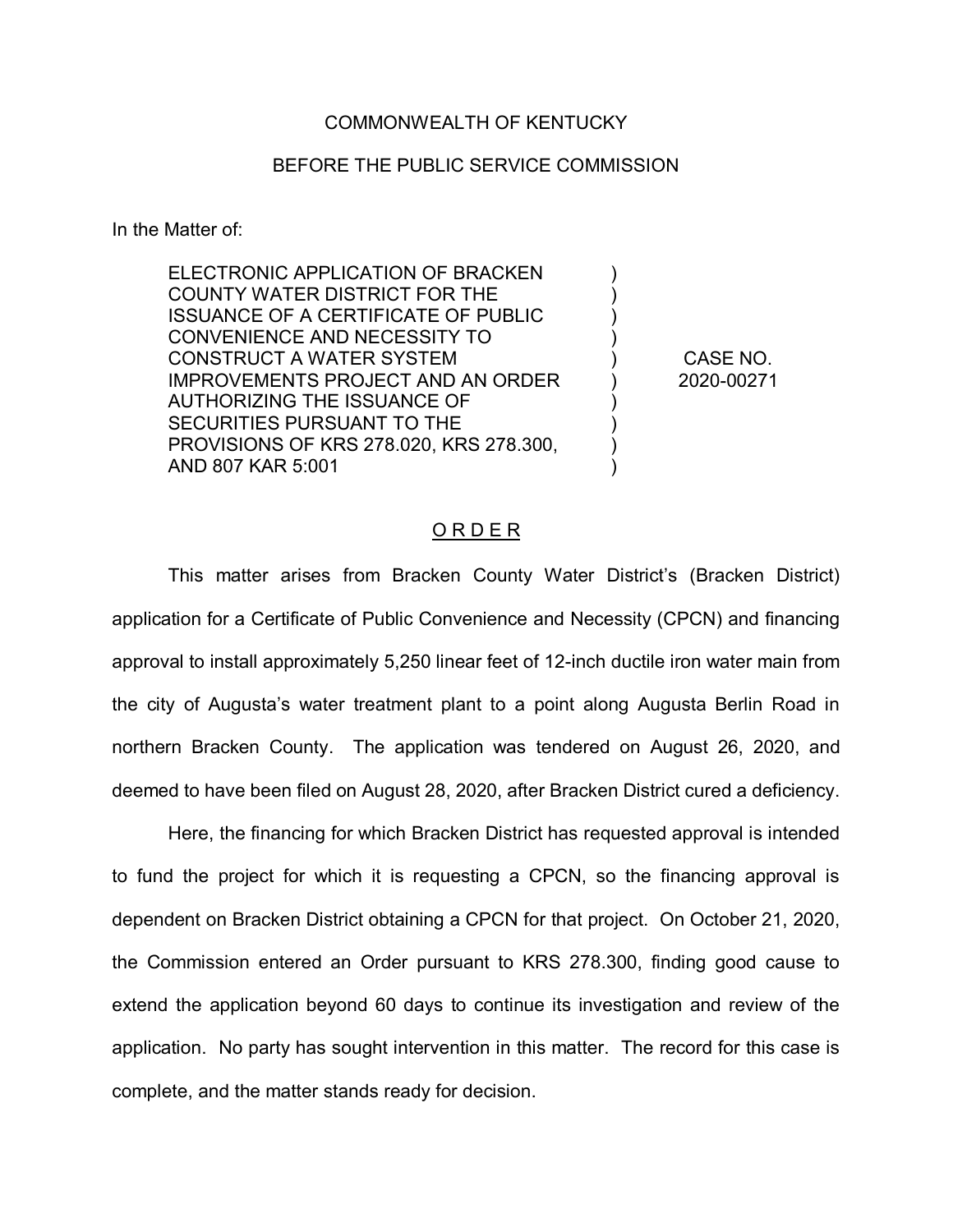Bracken District, a water district organized under KRS Chapter 274, provides retail water service to approximately 2,597 water customers<sup>1</sup> in Bracken, Mason, Pendleton, and Robertson counties, Kentucky.2

The proposed project includes the installation of approximately 5,250 linear feet of 12-inch ductile iron water main from the city of Augusta's water treatment plant to a point along Augusta Berlin Road in northern Bracken County. $3$  The installation of the water main is necessary because of the age of the water main and the fact that it exists in a flood area. In the event of a break on this water main the entire water district's customers are in jeopardy of losing water service. 4

The total cost of the proposed project, including but not limited to development, Land and Rights, legal and administration, engineering, interest, plus contingencies, is \$1,004,900. 5 Bracken District proposes to finance the \$1,004,900 project cost through the issuance of a loan from the Kentucky Rural Water Finance Corporation (KRWFC) of \$1,000,000 and internally generated funds of \$29,900.<sup>6</sup> The proposed KRWFC loan will mature over a 20-year term, with interest rates that vary between 2.00 percent to 2.50

<sup>2</sup> *Id.* at 12.

 $4$  *Id* 

<sup>5</sup> Application, Exhibit D.

 <sup>1</sup> *Annual Report of Bracken County Water District for the Year Ended December 31, 2019* at 49.

<sup>3</sup> Application, Exhibit A.

<sup>6</sup> Application, Exhibit D, Final Project Budget. Total Project Cost: \$867,650 (Construction Cost) + \$137,250 (Non-Construction Costs) = \$1,004,900. Funding Project per Source: \$975,000 (Proceeds of the KRWFC Loan Net of Issuance Costs) + \$29,900 (Internally Generated Funds) = \$1,004,900.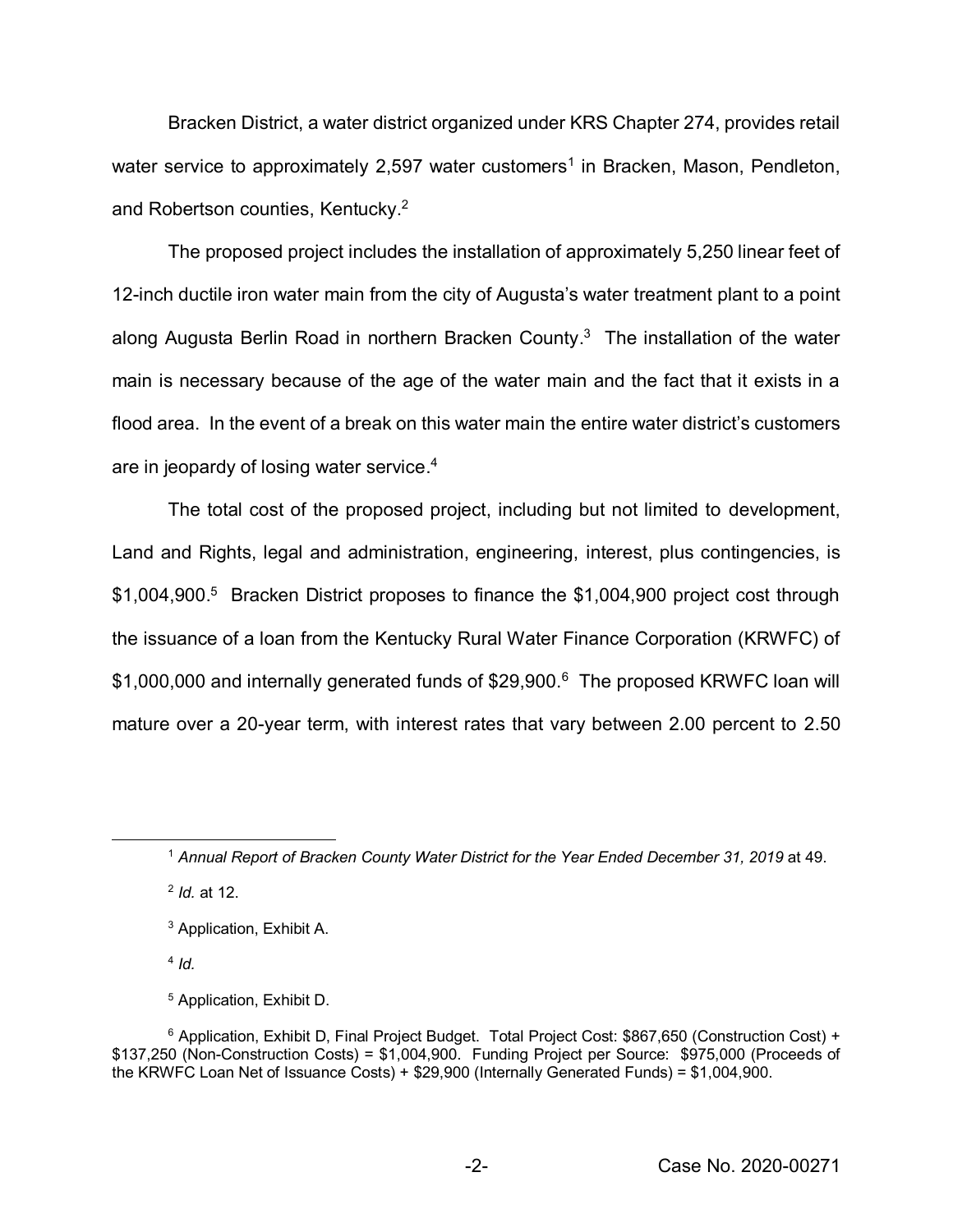percent per annum.7 Bracken District does not propose to increase its water service rates to its customers as a result of the proposed project.<sup>8</sup>

The Commission notes that its records indicate Bracken District has not sought a general adjustment in base rates since its last rate case in  $2010<sup>9</sup>$  Attached hereto in the Appendix is the Commission's analysis of Bracken District's Excel spreadsheets submitted in its responses to Commission Staff's Initial Request for Information.<sup>10</sup> The Commission's analysis of Bracken District's Audited financial records shows that for the calendar years 2016–2019, Bracken District met the Debt Service Coverage (DSC) requirements of its lenders. Based upon Bracken District's projections Bracken District will remain in compliance with the DSC requirements of its lenders for the calendar years 2021–2023.

Upon its review of Bracken District's DSC projections, the Commission noted that Bracken District included customer tap-on fees in its calculation of the operating revenues available for debt service. Historically, the Commission has found that customer tap-on fees are a form of cost-free capital designed to recover the cost of meter installation rather than as a source of operating revenue to the water utility.<sup>11</sup> By eliminating customer tap-

 <sup>7</sup> *Id.,* Exhibit C, Preliminary Number Runs, Net Debt Service Schedule.

<sup>8</sup> Bracken District's Responses to Commission Staff's First Request for Information (Staff's First Request) (filed Oct. 2, 2020), Item 1.

<sup>9</sup> Case No. 2010-00184, *Application of Bracken County Water District for an Adjustment of Water Rates*, (Ky. PSC Aug. 10, 2010).

<sup>10</sup> Staff's Initial Request for Information (filed Oct. 2, 2020), Items 7–9.

<sup>&</sup>lt;sup>11</sup> In calculating Other Operating Revenues, the Commission has expressly excluded revenues for tap-on charges. According to KRS 278.0152(2), a tap-on fee is established by a water utility to recover the costs for service tap, meter, meter vault, and installation. According to 807 KAR 5:006, Section 1(6), nonrecurring charges, such as tap-on fees, are intended to be limited in nature and to recover the specific cost of the activity. As we noted in an earlier proceeding, "[i]f tap-on fees are listed as a revenue in the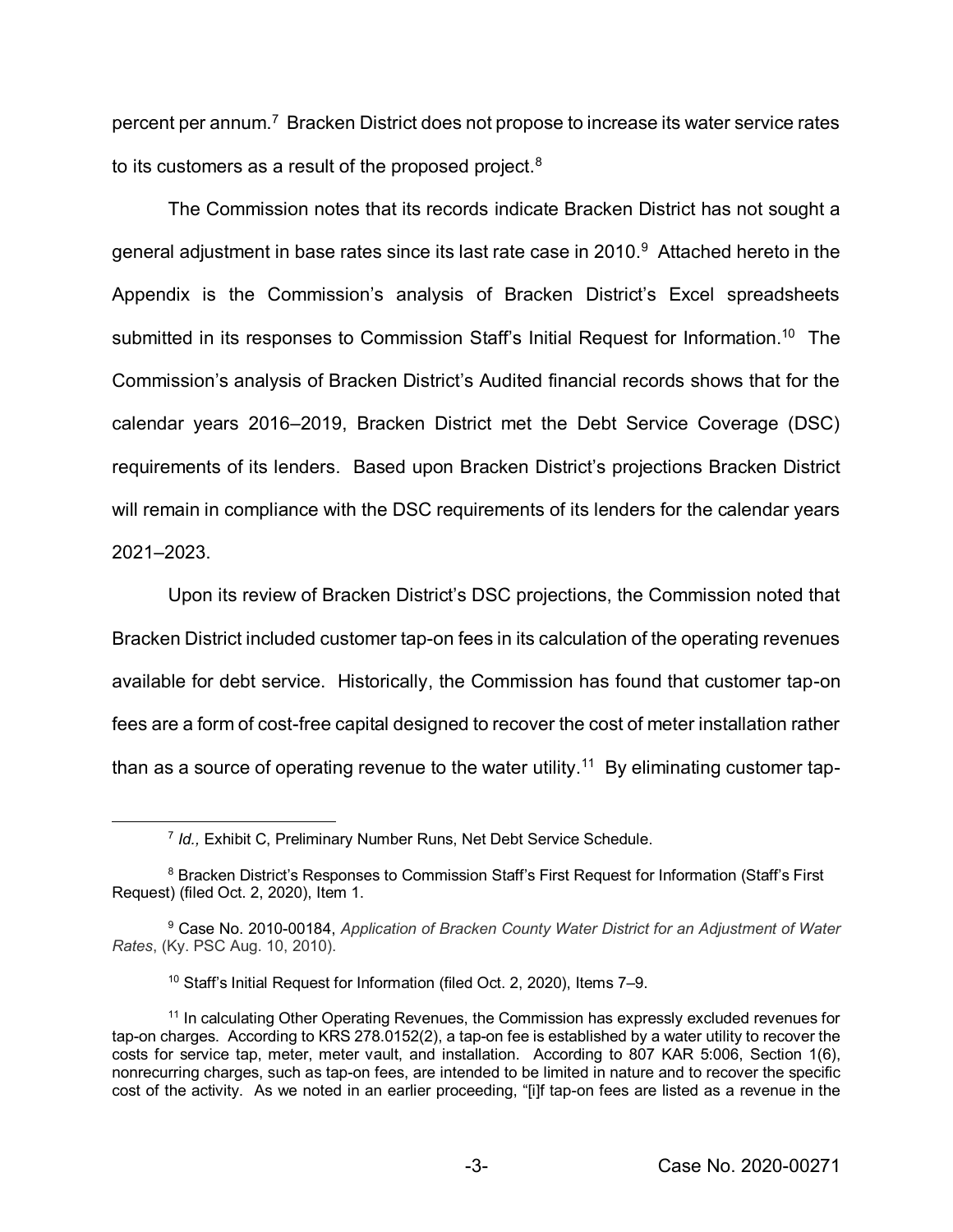on fees from Bracken District's DSC projections, the Commission determined that in calendar years 2022-2023 Bracken District will not be in compliance with the DSC requirements of its lenders. However, unlike Bracken District's lenders, the Commission includes noncash items such as depreciation expense in the DSC calculation supporting the revenue requirement of water districts and associations.<sup>12</sup> For the projected calendar years 2021–2023, Bracken District's DSC falls below the 1.2X threshold.

Pursuant to the results of its financial analysis performed in this proceeding, the Commission finds that Bracken District should be ordered to file an application for a general rate adjustment pursuant to 807 KAR 5:001, Section 16, or an application for an alternative rate adjustment pursuant to 807 KAR 5:076 within one year of the date of the issuance of this Order to ensure its revenue is sufficient to support adequate and reliable service. Any filing for a rate adjustment filed under KRS 278.023 does not relieve Bracken District from this requirement.

## IT IS THEREFORE ORDERED that:

- 1. Bracken District is granted a CPCN for the proposed project as submitted.
- 2. Bracken District's proposed plan of financing is approved.

 $\overline{a}$ debt service calculation, than [sic] the corresponding costs should likewise be included. Since Northern District's fees are cost based, the costs would offset the fees and there would be nothing available to apply to debt service." *See* Case No. 2002-00105, *Application of Northern Kentucky Water District for (A) An Adjustment of Rates; (B) Certificate of Public Convenience and Necessity for Improvements to Water Facilities if Necessary; and (C) Issuance of Bonds* (Ky. PSC Apr. 30, 2003) at 13. Case No. 2002-00105, *Application of Northern Kentucky Water District for an Adjustment of Rates, Issuance of Bonds, and Tariff Changes* (Ky. PSC Jan. 7, 2011) at 25.

<sup>12</sup> *See* Case No. 2019-00424, *Electronic Application of Grant County Sanitary Sewer District for an Alternate Rate Adjustment* (Ky. PSC May 6,2020); *see* Case No. 2020-00020, *Alternative Rate Adjustment Filing of Knox County Utility Commission* (Ky. PSC July 22, 2020); and *see* Case No.2020-00141, *Electronic Application of Hyden-Leslie County Water District for an Alternative Rate Adjustment* (Ky. PSC Nov. 6, 2020).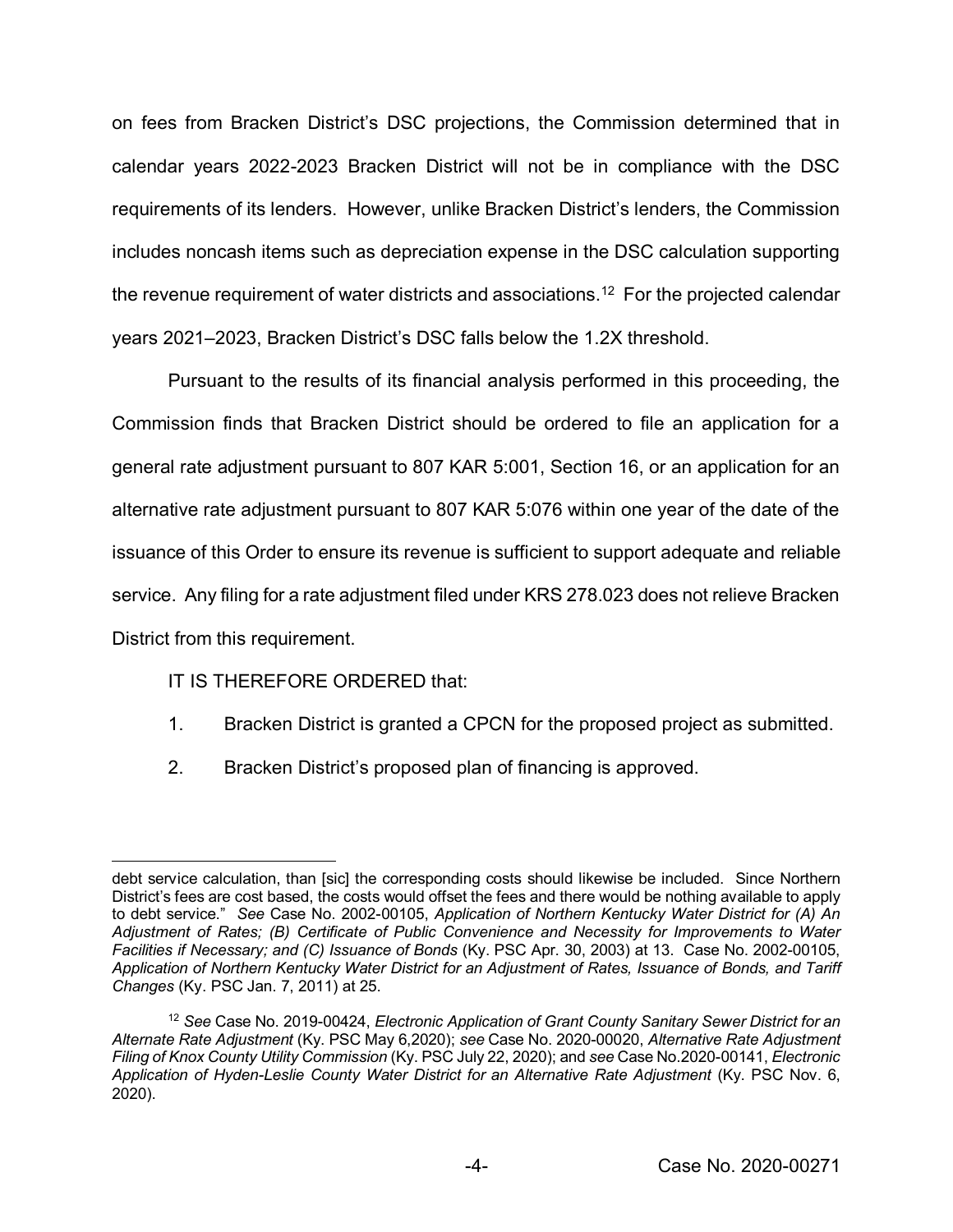3. Bracken District is authorized to obtain a KRWFC loan in the amount of \$1,000,000 maturing over 20 years with interest rates that vary between 2.00 percent to 2.50 percent per annum.

4. The proceeds from the loan agreement shall be used only for the purposes specified in Bracken District's application.

5. Bracken District shall obtain approval from the Commission prior to performing any additional construction not expressly authorized by this Order.

6. Notwithstanding ordering paragraphs 4 and 5, if surplus funds remain after the approved construction has been completed, Bracken District may use such surplus to construct additional plant facilities if KRWFC approves of the use and the additional construction, and it will not result in a change in Bracken District's rates for service. Bracken District shall provide written notice of this additional construction in accordance with 807 KAR 5:069, Section 4.

7. Bracken District shall file with the Commission documentation of the total costs of this project, including the cost of construction and all other capitalized costs (e.g., engineering, legal, and administrative), within 60 days of the date that construction is substantially completed. Construction costs shall be classified into appropriate plant accounts in accordance with the Uniform System of Accounts for water utilities prescribed by the Commission.

8. Bracken District shall file a copy of the "as-built" drawings and a certified statement from the engineer that the construction has been satisfactorily completed in accordance with the contract plans and specifications within 60 days of substantial completion of the construction certified herein.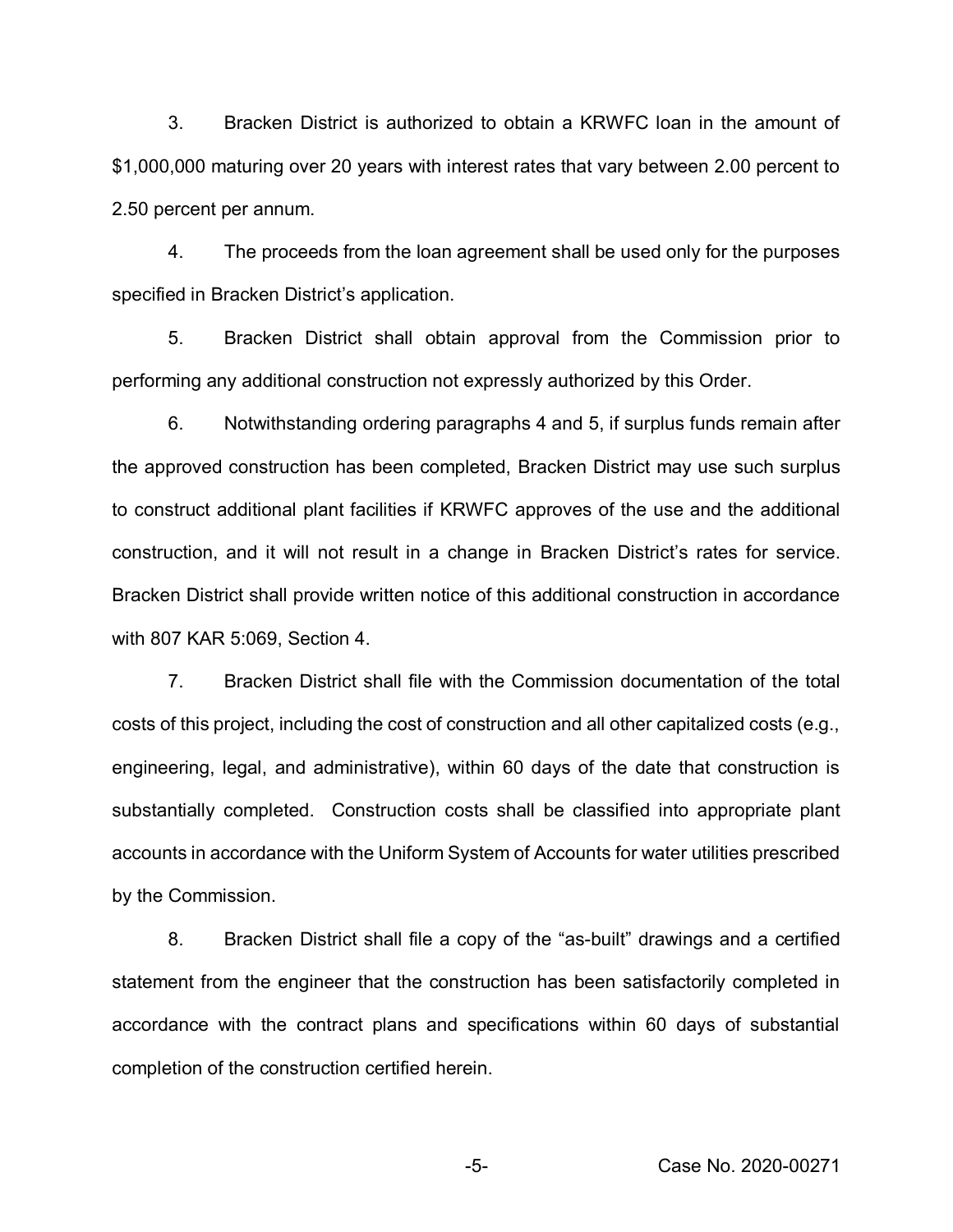9. Bracken District shall require the construction to be inspected under the general supervision of a professional engineer with a Kentucky registration in civil or mechanical engineering to ensure that the construction work is done in accordance with the contract drawings and specifications and in conformance with the best practices of the construction trades involved in the project.

10. Bracken District shall notify the Commission in writing one week prior to the actual start of construction and at the 50 percent completion point.

11. Any documents filed in the future pursuant to ordering paragraphs 6, 7, 8, and 10 of this Order shall reference this case number and shall be retained in the utility's post-case correspondence file.

12. The Executive Director is delegated authority to grant reasonable extensions of time for filing of any documents required by this Order upon Bracken District's showing of good cause for such extension.

13. Bracken District shall file an application for a general rate adjustment pursuant to 807 KAR 5:001, Section 16, or an application for an alternative rate adjustment pursuant to 807 KAR 5:076 within one year of the date of the issuance of this Order.

14. This case is closed and removed from the Commission's docket.

Nothing contained herein shall be deemed a warranty or finding of value of securities or financing authorized herein on the part of the Commonwealth of Kentucky, or any agency thereof.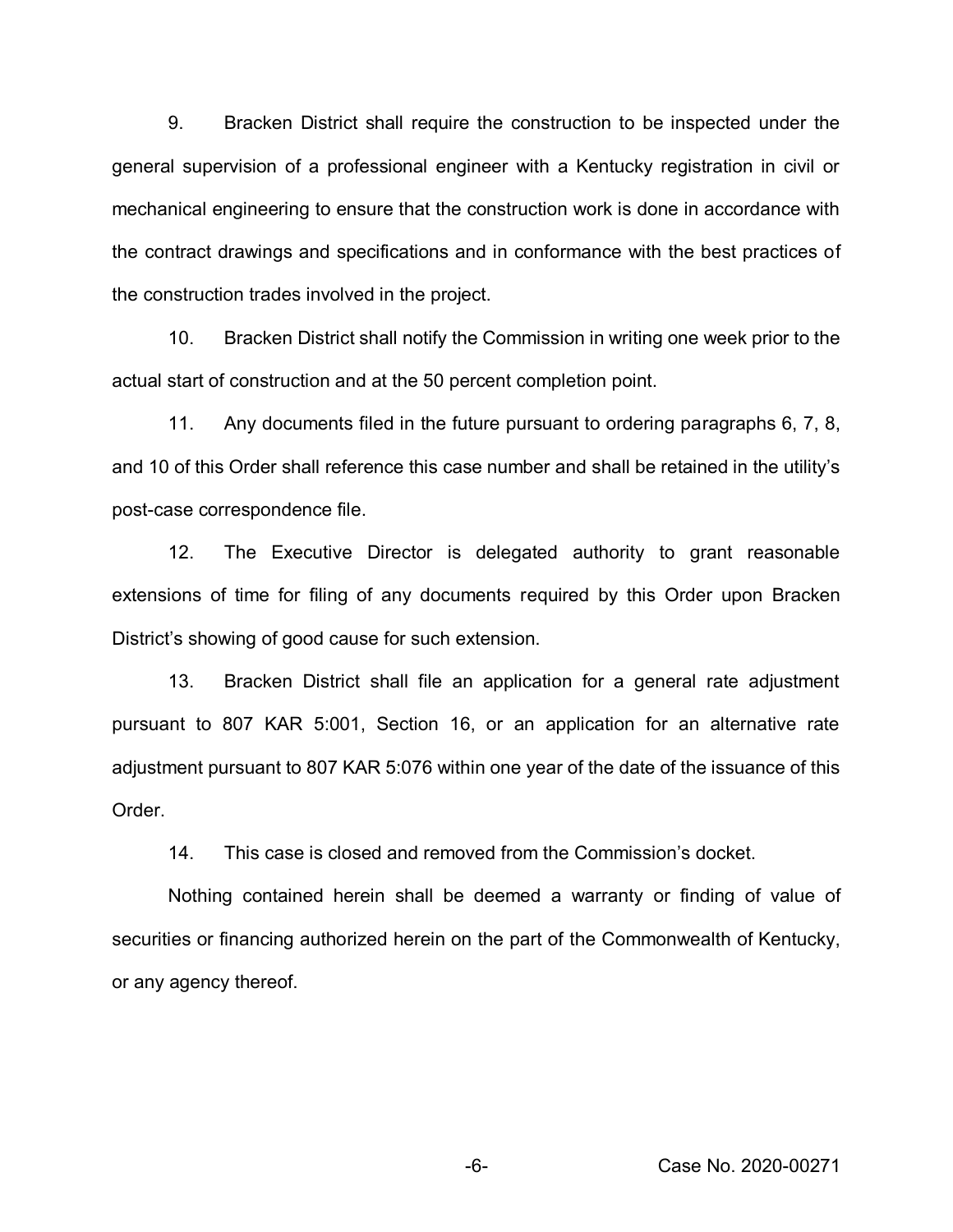By the Commission



ATTEST:

 $^{\prime}$  fridwell

Executive Director

Case No. 2020-00271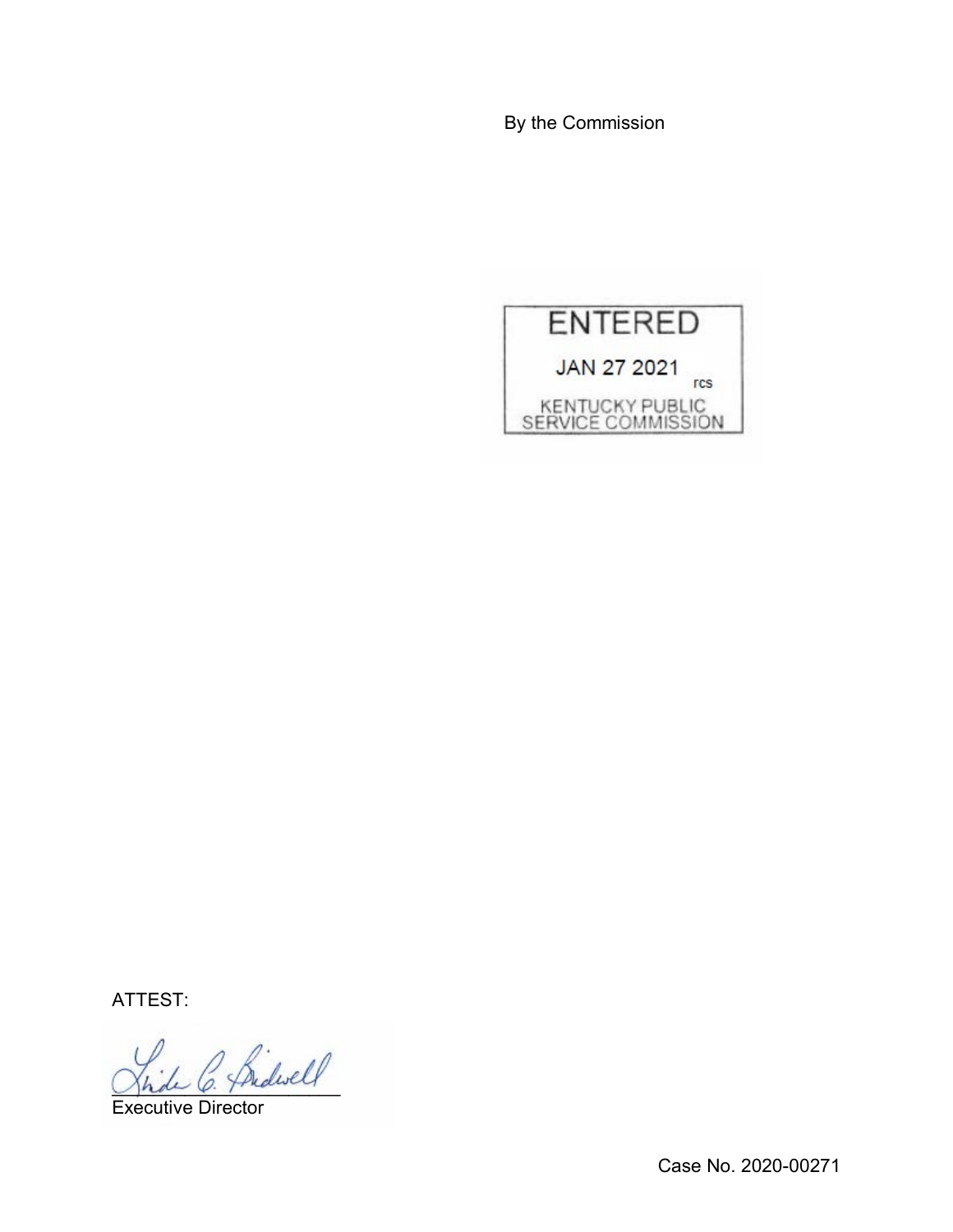# APPENDIX

# APPENDIX TO AN ORDER OF THE KENTUCKY PUBLIC SERVICE COMMISSION IN CASE NO. 2020-00271 DATED JAN 21 2021

### Commission Analysis of Bracken District's Audited and Projected Financial Information

|                                             | Debt Service Coverage - Lenders |                |    |              |   |              |   |              |  |
|---------------------------------------------|---------------------------------|----------------|----|--------------|---|--------------|---|--------------|--|
|                                             |                                 | Unaudited 2019 |    | Audited 2018 |   | Audited 2017 |   | Audited 2016 |  |
| <b>Operating Revenues:</b>                  |                                 |                |    |              |   |              |   |              |  |
| <b>Operating Revenue</b>                    | \$                              | 1,772,759      | \$ | 1.486.104    | S | 1.560.059    | S | 1,557,242    |  |
| Operating Expenses Net Depreciation         |                                 | 1,014,771      |    | 812,175      |   | 846,269      |   | 851,312      |  |
| Net Operating Income                        |                                 | 757,988        |    | 673.929      |   | 713.790      |   | 705,930      |  |
| Non-Operating Income - Interest on Deposits |                                 | 7,774          |    | 7,645        |   | 4,146        |   | 4,024        |  |
| Cash Available for Debt Service             |                                 | 765,762        |    | 681,574      |   | 717.936      |   | 709,954      |  |
| Divide by: Annual Debt Service              |                                 | 486,475        |    | 438,795      |   | 438,795      |   | 438,795      |  |
| Debt Service Coverage - Bracken District    |                                 | 1.57           |    | 1.55         |   | 1.64         |   | 1.62         |  |

|                                                 | Projected Debt Service Coverage - Lenders |                 |                 |  |
|-------------------------------------------------|-------------------------------------------|-----------------|-----------------|--|
|                                                 | 2021                                      | 2022            | 2023            |  |
| <b>Operating Revenues:</b>                      |                                           |                 |                 |  |
| <b>Operating Revenues - Water Sales</b>         | \$<br>1,600,000                           | 1,632,000<br>\$ | 1,664,840<br>\$ |  |
| Disconnect/Reconnect/Late Charge Fees           | 58.000                                    | 59,160          | 60,343          |  |
| Other - Customer Tap-on Fees                    | 30,000                                    | 30,600          | 31,212          |  |
| <b>Total Operating Revenue</b>                  | 1,688,000                                 | 1,721,760       | 1,756,395       |  |
| Operation and Maintenance Expenses:             |                                           |                 |                 |  |
| <b>Operation Expenses</b>                       | 607,000                                   | 619,140         | 631,523         |  |
| Maintenance Expenses                            | 60.000                                    | 61,200          | 62,424          |  |
| <b>Customer Accounts Expense</b>                | 12,000                                    | 12,240          | 12,485          |  |
| Administrative and General Expenses             | 281,000                                   | 286,620         | 292,352         |  |
| <b>Total Operation and Maintenance Expenses</b> | 960,000                                   | 979,200         | 998,784         |  |
| Net Operating Income                            | 728,000                                   | 742,560         | 757,611         |  |
| Non-Operating Income - Interest on Deposits     | 4,500                                     | 4,590           | 4,682           |  |
| Cash Available for Debt Service                 | 732,500                                   | 747,150         | 762,293         |  |
| Divide by: Annual Debt Service                  | 550,049                                   | 619,790         | 623,390         |  |
| Debt Service Coverage - Bracken District        | 1.33                                      | 1.21            | 1.22            |  |
| Cash Available for Debt Service                 | 732,500                                   | 747,150         | 762,293         |  |
| Less: Customer Tap-on Fees                      | (30,000)                                  | (30, 600)       | (31, 212)       |  |
| Actual Cash Available for Debt Service          | 702,500                                   | 716,550         | 731,081         |  |
| Divide by: Annual Debt Service                  | 550,049                                   | 619,790         | 623,390         |  |
| Debt Service Coverage - Commission              | 1.28                                      | 1.16            | 1.17            |  |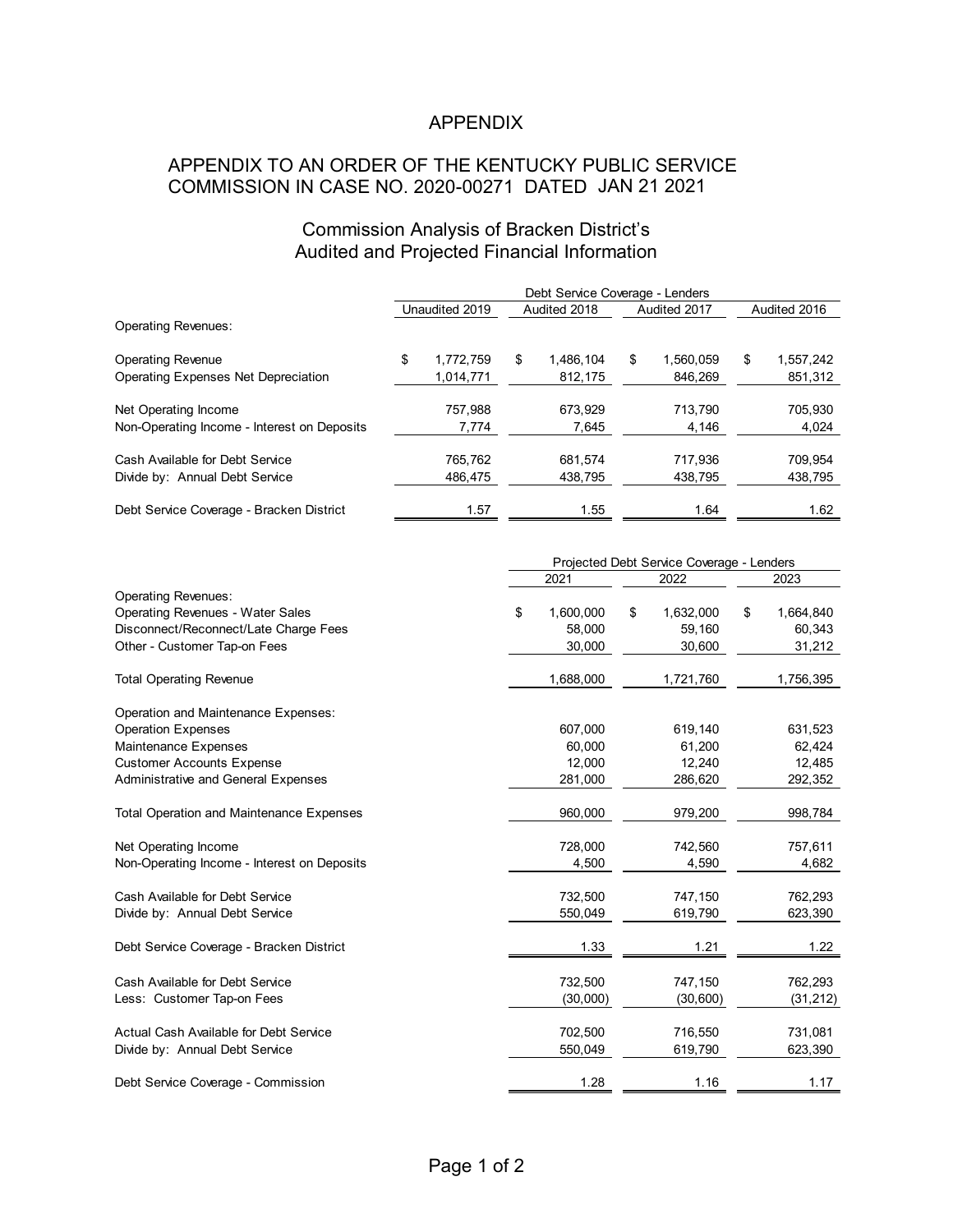|                                                                       | Projected Debt Service Coverage - Commission |                 |                 |
|-----------------------------------------------------------------------|----------------------------------------------|-----------------|-----------------|
|                                                                       | 2021                                         | 2022            | 2023            |
| <b>Operating Revenues:</b>                                            |                                              |                 |                 |
| <b>Operating Revenues - Water Sales</b>                               | 1,600,000<br>\$                              | 1,632,000<br>\$ | 1,664,840<br>\$ |
| Disconnect/Reconnect/Late Charge Fees                                 | 58,000                                       | 59,160          | 60,343          |
| Other - Customer Tape Fees                                            |                                              |                 |                 |
| <b>Total Operating Revenue</b>                                        | 1,658,000                                    | 1,691,160       | 1,725,183       |
| <b>Operating Expenses:</b>                                            |                                              |                 |                 |
| <b>Operation Expenses</b>                                             | 607,000                                      | 619,140         | 631,523         |
| Maintenance Expenses                                                  | 60,000                                       | 61,200          | 62,424          |
| <b>Customer Accounts Expense</b>                                      | 12,000                                       | 12,240          | 12,485          |
| Administrative and General Expenses                                   | 281,000                                      | 286,620         | 292,352         |
| Depreciation Expense (Existing and Const. Project)                    | 324,968                                      | 324,968         | 324,968         |
| <b>Total Operating Expenses</b>                                       | 1,284,968                                    | 1,304,168       | 1,323,752       |
| Net Operating Income                                                  | 373,032                                      | 386,992         | 401,431         |
| Non-Operating Income - Interest on Deposits                           | 4,500                                        | 4,590           | 4,682           |
| Cash Available for Debt Service                                       | 377,532                                      | 391,582         | 406,113         |
| Divide by: Annual Debt Service                                        | 550,049                                      | 619,790         | 623,390         |
| Debt Service Coverage                                                 | 0.69                                         | 0.63            | 0.65            |
|                                                                       |                                              |                 |                 |
| Construction Project (5,250 linear feet of 12-inch ductile iron main) |                                              |                 | \$<br>1,004,900 |
| Divide by: Mid-point of the NARUC Depreciation Range - Mains          |                                              |                 | 62.5            |
| Projected Depreciation Expense - Construction Project                 |                                              |                 | 16,078          |
| Calendar Year 2019 Depreciation Expense                               |                                              |                 | 308,890         |
| <b>Total Projected Depreciation Expense</b>                           |                                              |                 | 324,968<br>\$   |